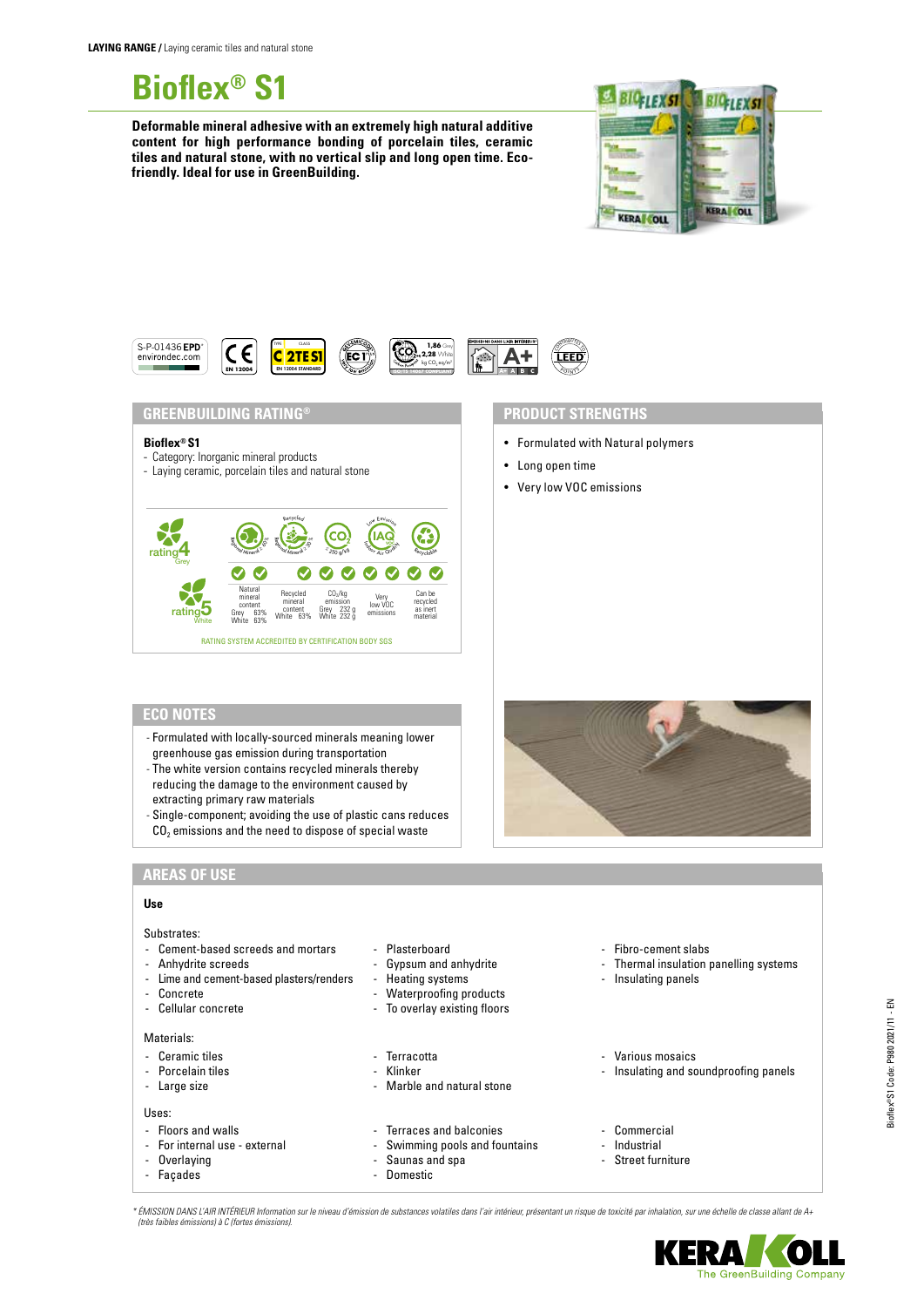## **INSTRUCTIONS FOR USE**

#### **Preparation of the substrate**

All substrates must be level, cured, undamaged, compact, rigid, resistant, dry and free from any debonding agents and from damp rising. It is good practice to dampen highly absorbent concrete substrates or apply a coat of Primer A Eco.

#### **Adhesive preparation**

| Mixing water (EN 1348): |                                   | Mixing water on-site: |                              |
|-------------------------|-----------------------------------|-----------------------|------------------------------|
| -Grev                   | $\approx$ 26.5% – 29.5% by weight | -Grev                 | $\approx$ 7 $\ell$ / 1 bag   |
| -White Shock            | $\approx$ 32% – 35% by weight     | -White Shock          | $\approx$ 7.5 $\ell$ / 1 bag |

The amount of water to be added, indicated on the packaging, is an approximate guide. It is possible to obtain mixtures with consistency of variable thixotropy according to the application to be made.

#### **Application**

To guarantee maximum adhesion it is necessary to apply a layer of adhesive sufficient to cover the entire back of the coating material. Large, rectangular sizes with sides > 60 cm and low thickness sheets may require adhesive to be applied directly to the back of the material.

Check samples to make sure the adhesive has been transferred to the back of the material.

Create elastic expansion joints:

 $\approx$  10 m<sup>2</sup> in external applications,

 $\approx$  25 m<sup>2</sup> in internal applications,

- every 4 metres in long, narrow applications.

Respect all structural, fractionizing and perimeter joints present in the substrates.

## **SPECIAL NOTES**

#### **Pre-treatment of special substrates**

gypsum-based plasters/renders and anhydrite screeds: Primer A Eco. Please see the technical data sheet on how to use the Primer properly.

#### **Materials and special substrates**

**Marble and natural stone:** materials that are subject to deformation or staining due to water absorption require a quick-setting or reactive adhesive.

Marble and natural stone in general may have characteristics that vary even with reference to materials of the same chemical and physical nature. For this reason it is essential you consult Kerakoll Global Service to request specific indications or to carry out a test on a sample of the material.

In the absence of specific indications from the manufacturer, natural stone slabs with reinforcement layers, in the form of resin coating, polymer mesh, matting, etc. or treatments (for example damp courses, etc.) applied on the laying surface must be tested in advance to ensure they are compatible with the adhesive.

Check for the presence of any really consistent traces of rock dust created during cutting, and remove them if found.

**Waterproofing products:** adherent and floating polymer sheets, liquid bitumen and tar-based sheets or membranes require application of a laying screed on top.

#### **Special applications**

#### **Façades**

The substrate should guarantee a cohesive tensile strength of ≥ 1,0 N/mm². The need to call for suitable mechanical safety anchoring must be evaluated by the designer for coverings with > 30 cm side. Always apply a layer of adhesive directly on the back of the material (per India tile/stone).

Insulating and soundproofing panels bonded as recommended by the manufacturers.

Plasterboard and fibro-cement slabs must be firmly anchored to specific metal frames.

#### **Do not use**

- On wood, metal, plastics, resilient materials, substrates subject to vibrations.
- On screeds, plasters/renders, concrete not yet cured and affected by important drying shrinkage.
- On organic-based waterproofing products (such as RM according to EN 14891).

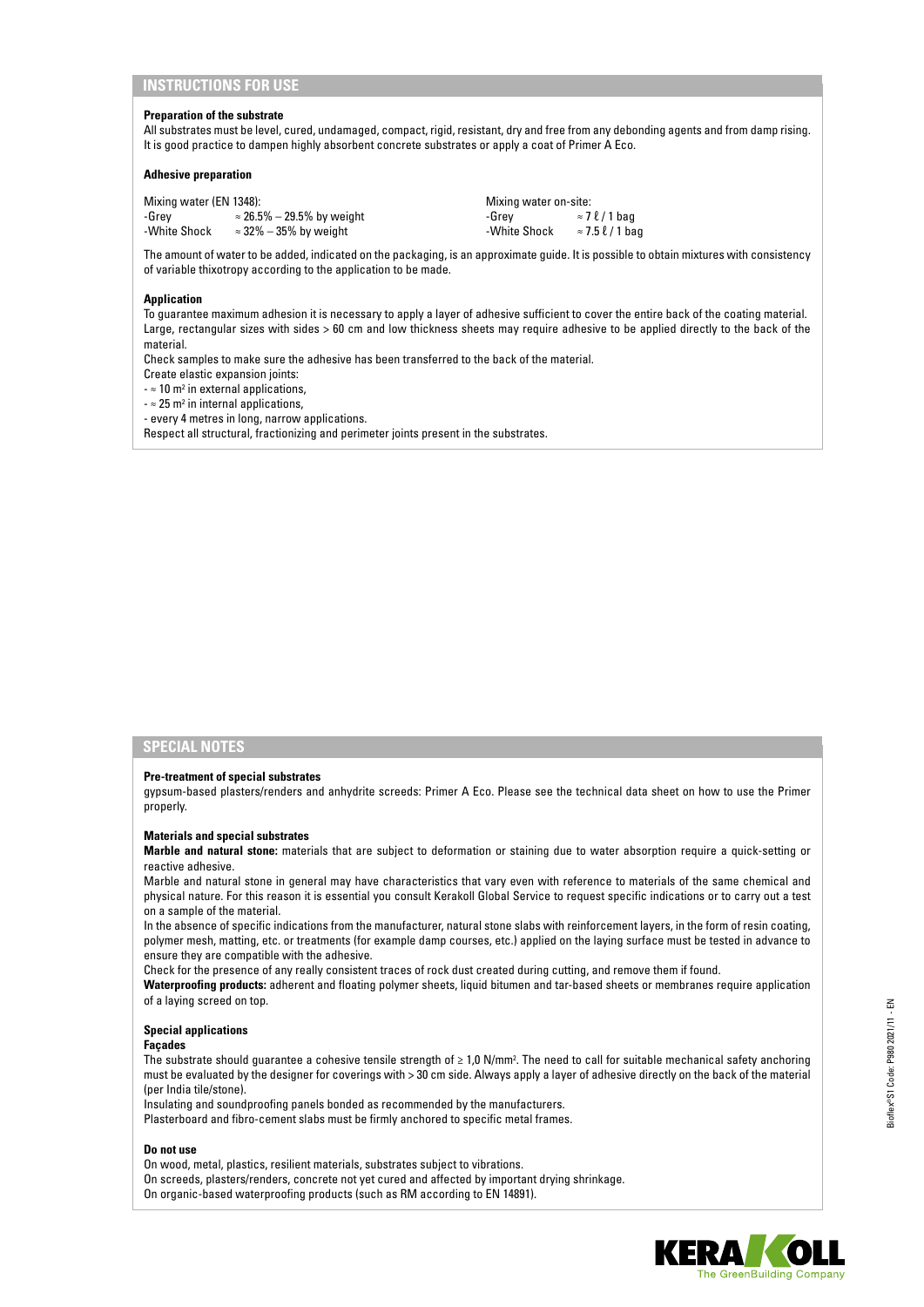# **ABSTRACT**

*Certified, high-performance laying of ceramic and porcelain tiles, mosaic, marble and natural stone with deformable mineral adhesive with an extremely high natural additive content for high-adhesion laying with no vertical slip, compliant with standard EN 12004 - class C2 TE S1, GreenBuilding Rating® 4/5, such as Bioflex S1 by Kerakoll Spa. Substrates must be compact, with no loose, flaky material, clean and fully cured, having already completed the curing period for hygrometric shrinkage. A \_\_\_\_ mm toothed spreader must be used for an average coverage of ≈ \_\_\_ kg/m2 . Existing joints must be respected, create elastic fractionizing joints every \_\_\_ m2 of continuous surface. Tiles must be laid with joint-gap spacers with a width of \_\_\_\_ mm.*

**TECHNICAL DATA COMPLIANT WITH KERAKOLL QUALITY STANDARD**

| Shelf life                                           | $\approx$ 12 months from production in the original sealed packaging,<br>protect from humidity |                 |
|------------------------------------------------------|------------------------------------------------------------------------------------------------|-----------------|
| Pack                                                 | 25 kg                                                                                          |                 |
| <b>Adhesive thickness</b>                            | from 2 to 15 mm                                                                                |                 |
| Temperature of the air, substrates and materials     | from $+5 °C$ to $+35 °C$                                                                       | UNI 11493 - 8.3 |
| Pot life at +23 °C                                   |                                                                                                |                 |
| - Grey                                               | $\approx 6$ hrs                                                                                |                 |
| - White Shock                                        | $\approx$ 6 hrs                                                                                |                 |
| Open time at +23 °C (BIII tile):                     |                                                                                                |                 |
| - Grey                                               | $\geq$ 30 min.                                                                                 | EN 1346         |
| - White Shock                                        | $\geq$ 30 min.                                                                                 | EN 1346         |
| Time required until fully frost-proof (Bla tile)     |                                                                                                |                 |
| from $+5$ °C to $-5$ °C                              | $\approx$ 12 hrs                                                                               |                 |
| Foot traffic/grouting of joints at +23 $^{\circ}$ C: |                                                                                                |                 |
| - Grev                                               | $\approx$ 24 hrs                                                                               |                 |
| - White Shock                                        | $\approx$ 24 hrs                                                                               |                 |
| Grouting in walls at +23 °C                          | $\approx$ 12 hrs                                                                               |                 |
| Ready for use at +23 $^{\circ}$ C / +5 $^{\circ}$ C: |                                                                                                |                 |
| - light foot traffic                                 | $\approx$ 2/3 days                                                                             |                 |
| - heavy traffic                                      | $\approx$ 3/7 days                                                                             |                 |
| - swimming pools (+23 °C)                            | $\approx$ 14 days                                                                              |                 |
| Coverage per mm thickness:                           |                                                                                                |                 |
| - Grey (mixing ratio 28%)                            | $\approx$ 1.25 kg/m <sup>2</sup>                                                               |                 |
| - White Shock (mixing ratio 33.6%)                   | $\approx$ 1.25 kg/m <sup>2</sup>                                                               |                 |